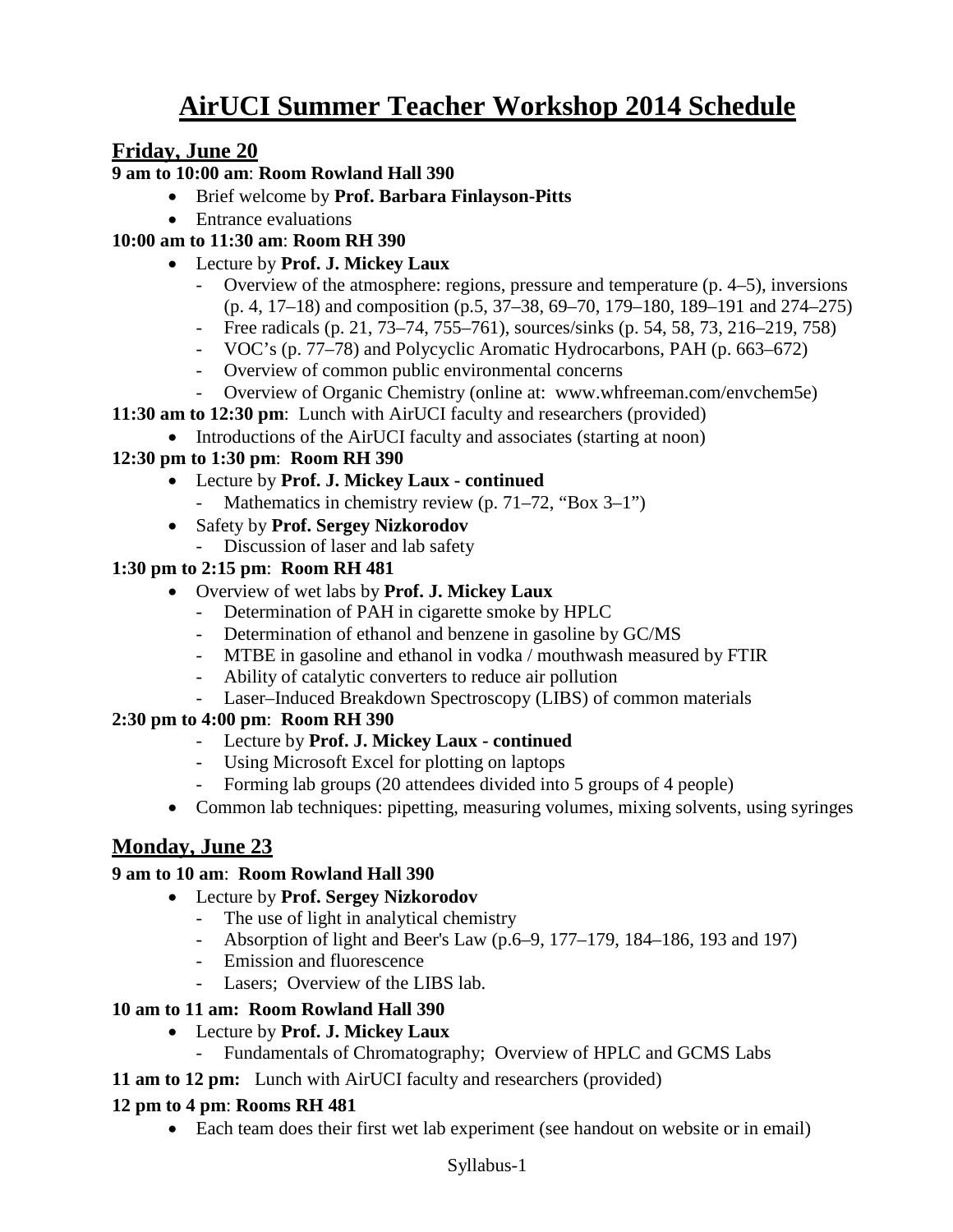# **Tuesday, June 24**

## **9 am to 11 am**: **Room Rowland Hall 390**

- Lecture by **Prof. Barbara Finlayson–Pitts**
	- Light and Photochemistry (p. 6–7 and 13–16)
	- The Chapman reactions (p. 16–20), CFC's (p. 29, 55–63 and 195–196), and Ozone Depletion (p. 3, 8–12, 18–30 and 37–56)
	- Chemistry of  $NO<sub>x</sub>$  (p. 23 and 83), Photochemical Smog and Tropospheric Ozone (p. 76–87, 149–150 and 764–771)

**11 am to 12 pm:** Lunch with AirUCI faculty and researchers (provided).

### **12 pm to 4 pm**: **Rooms RH 481**

• Continue with the second wet lab experiment

# **Wednesday, June 25**

## **9 am to 11 am**: **Room Rowland Hall 390**

- Lecture by **Prof. Filipp Furche**
	- Overview of electronic structures and calculations
	- Electronically excited states applied to the atmospheric (HONO,  $O^*$ , etc.) (pp.: 15, 18–19, 73, 156, 187 and 769)

**11 am to 12 pm**: Lunch with AirUCI faculty and researchers (provided)

### **12 pm to 4 pm**: **Rooms RH 481**

• Continue with the third wet lab experiment

# **Thursday, June 26**

#### **10 am to 12 pm**: **Room Rowland Hall 390 (shifted by 1 hour because of the PC lab availability issues)**

- Lecture by **Prof. Doug Tobias**
	- Molecular structure and vibrations (p. 175–177)
	- Fundamentals of molecular dynamics with examples pertaining to atmospheric chemistry research
	- Overview of computational chemistry

#### **12 pm to 1 pm**: Lunch with AirUCI faculty and researchers (provided)

Special lunch talk by **Prof. Eric Saltzman** on ice cores analysis. (p. 179–181)

## **1 pm to 5 pm**: **Room MSTB 226B**

• Computer Lab: Chemistry on the computer – Spartan lab (Greenhouse Gases)

# **Friday, June 27**

## **9 am to 11 am**: **Room Rowland Hall 390**

- Lecture by **Prof. John Hemminger**
	- Fundamentals of surface science and environmental concerns at surface interfaces
	- Catalysts and catalytic converters (p. 91–98)
	- Photovoltaic cells (p. 361–367)
	- Sea salt aerosols (p. 445)